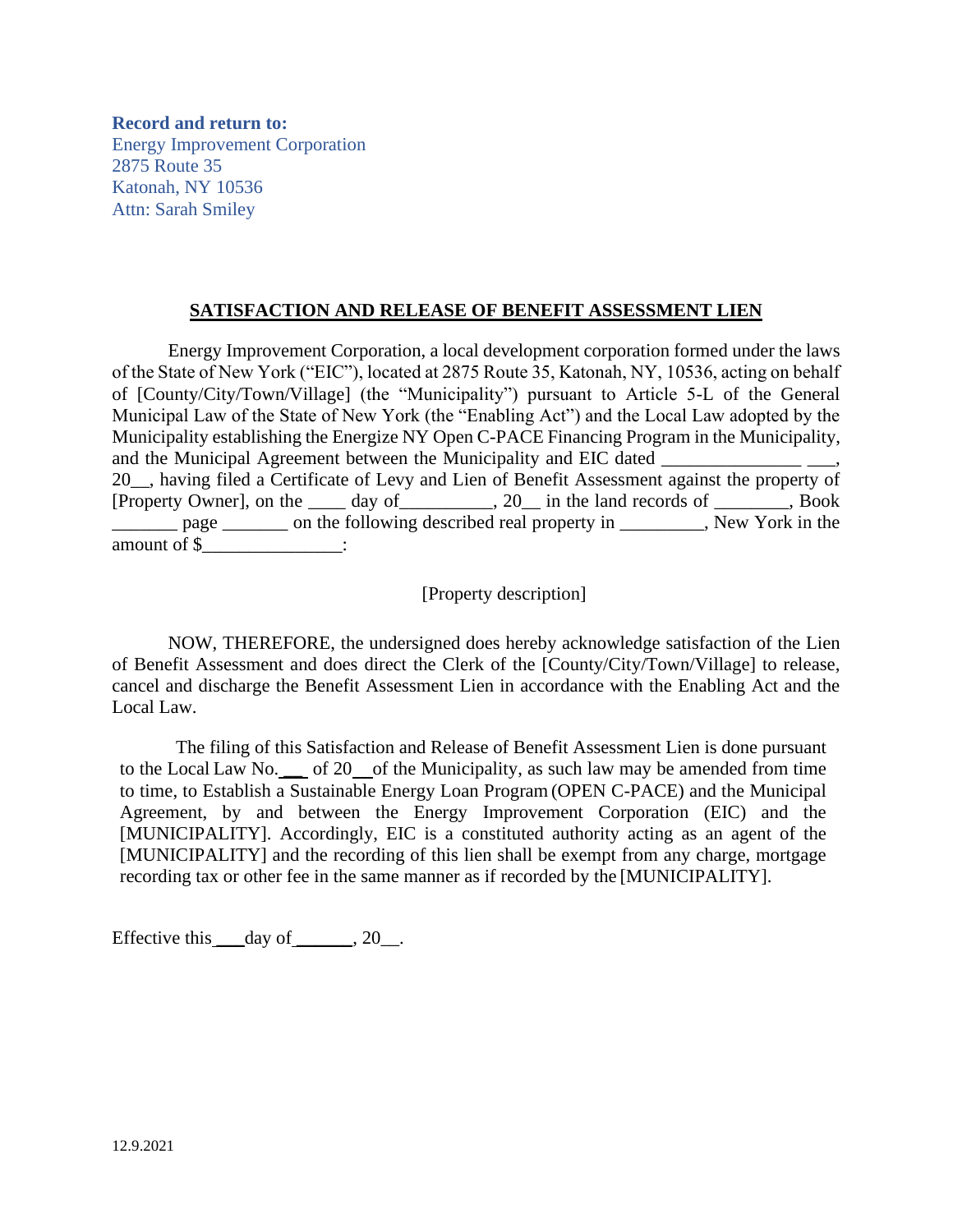## [SIGNATURE PAGES TO FOLLOW]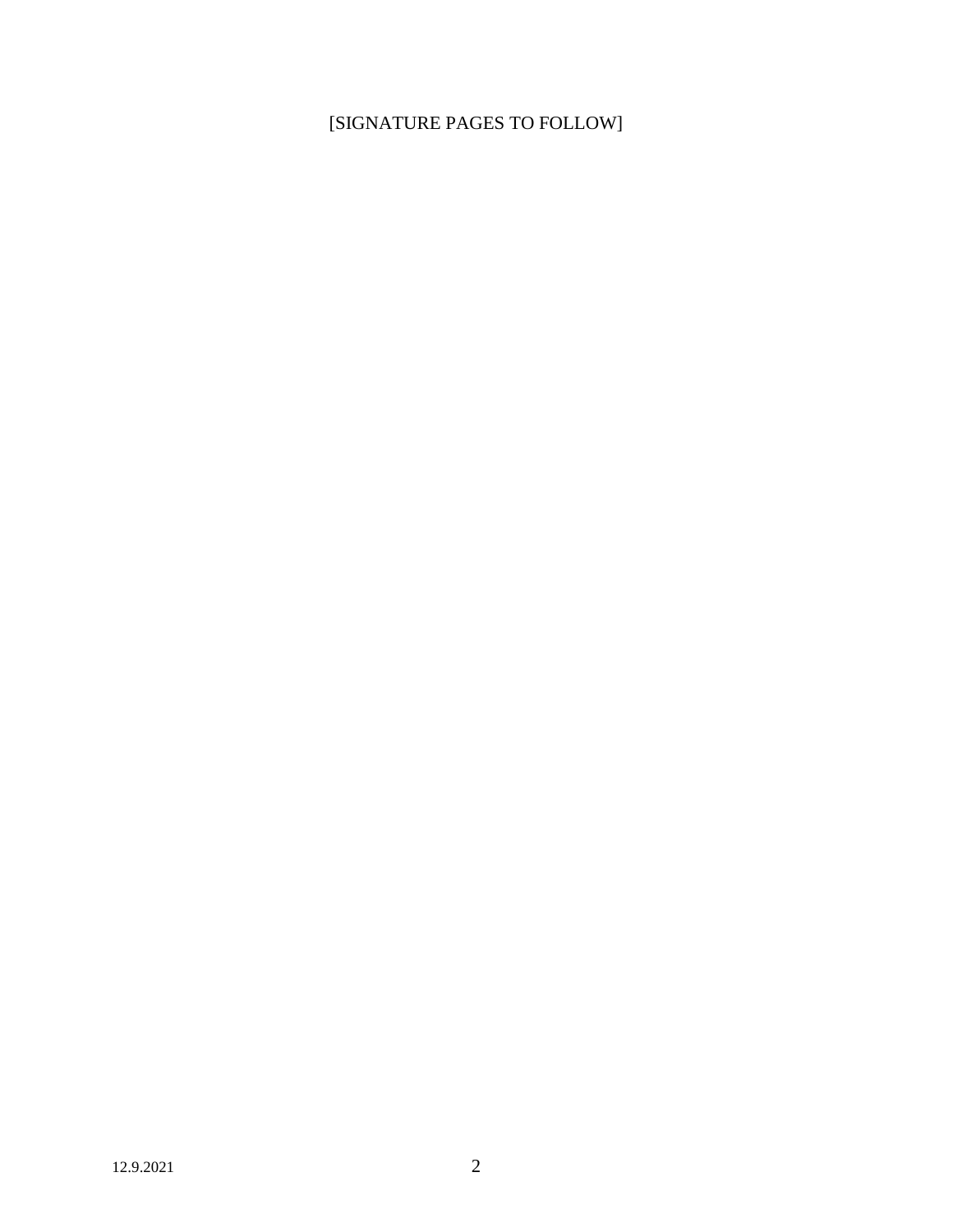## ENERGY IMPROVEMENT CORPORATION

 $\mathbf{By:}\qquad\qquad$  Name: Susan C. Morth Title: CEO

STATE OF NEW YORK  $($ ) ss. COUNTY OF \_\_\_\_\_\_\_\_\_\_\_\_\_\_\_ )

On the \_\_\_\_ day of \_\_\_\_\_\_\_\_\_, in the year 20\_, before me, the undersigned, a Notary Public in and for said State, personally appeared \_\_\_\_\_\_\_\_\_\_\_\_\_\_\_\_\_\_\_\_\_\_\_\_\_\_\_\_\_, personally known to me or proved to me on the basis of satisfactory evidence to be the individual(s) whose name(s) is (are) subscribed to the within instrument and acknowledged to me that he/she/they executed the same in his/her/their capacity(ies), and that by his/her/their signature(s) on the instrument, the individual(s), or the person upon behalf of which the individual(s) acted, executed the instrument.

Notary Public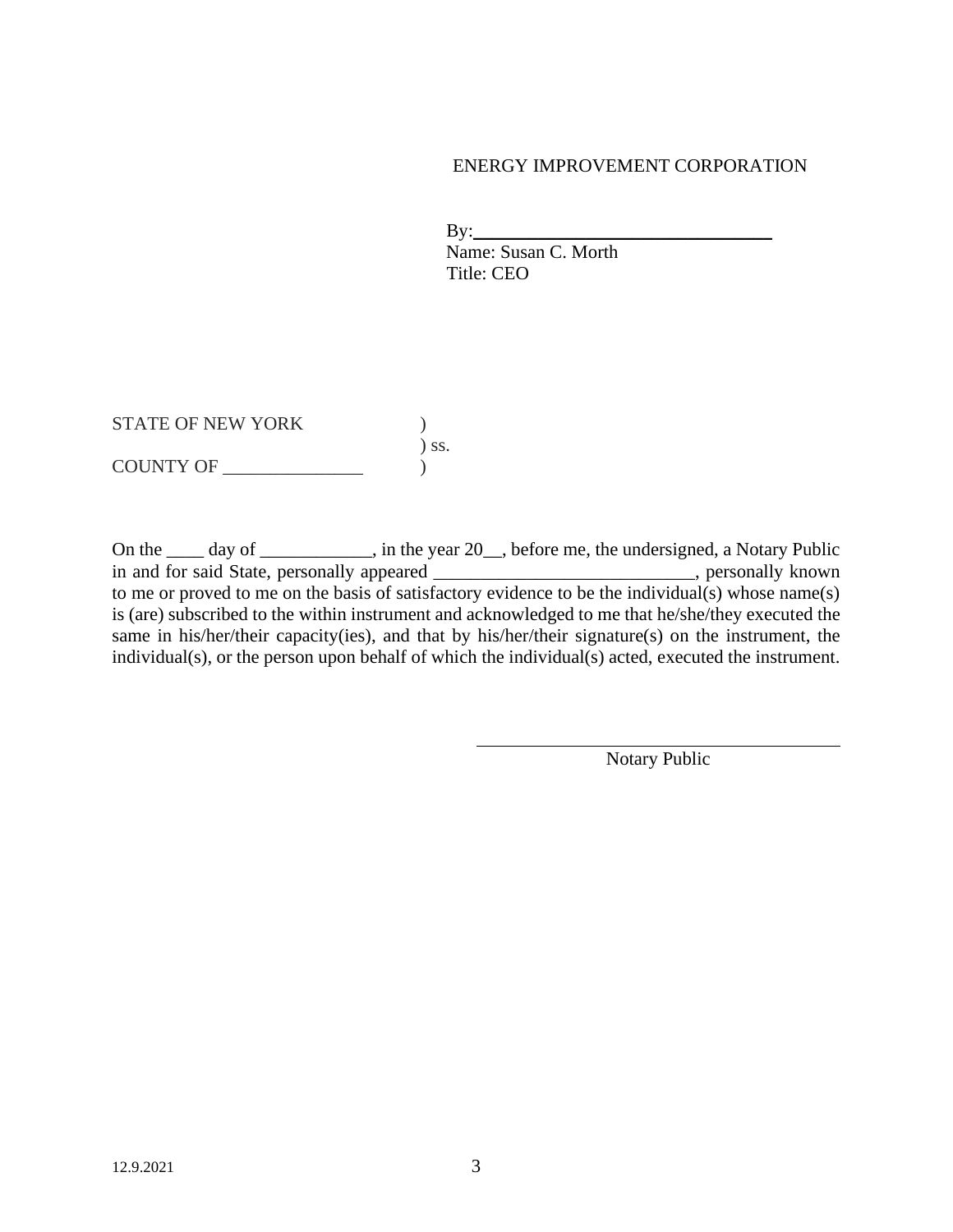Acknowledged and Agreed:

this  $\rule{1em}{0.15mm}$  day of  $\rule{1em}{0.15mm}$ , 20 $\rule{1em}{0.15mm}$ 

\_\_\_\_\_\_\_\_\_\_\_\_\_\_\_\_\_\_\_\_\_\_\_\_\_\_\_\_\_\_\_\_\_\_\_

[Capital Provider]

STATE OF NEW YORK  $)$ ) ss.  $\begin{array}{c}\n\text{COUNTY OF}\n\end{array}$ 

On the \_\_\_\_ day of \_\_\_\_\_\_\_\_\_, in the year 20\_, before me, the undersigned, a Notary Public in and for said State, personally appeared \_\_\_\_\_\_\_\_\_\_\_\_\_\_\_\_\_\_\_\_\_\_\_\_\_\_\_\_, personally known to me or proved to me on the basis of satisfactory evidence to be the individual(s) whose name(s) is (are) subscribed to the within instrument and acknowledged to me that he/she/they executed the same in his/her/their capacity(ies), and that by his/her/their signature(s) on the instrument, the individual(s), or the person upon behalf of which the individual(s) acted, executed the instrument.

Notary Public